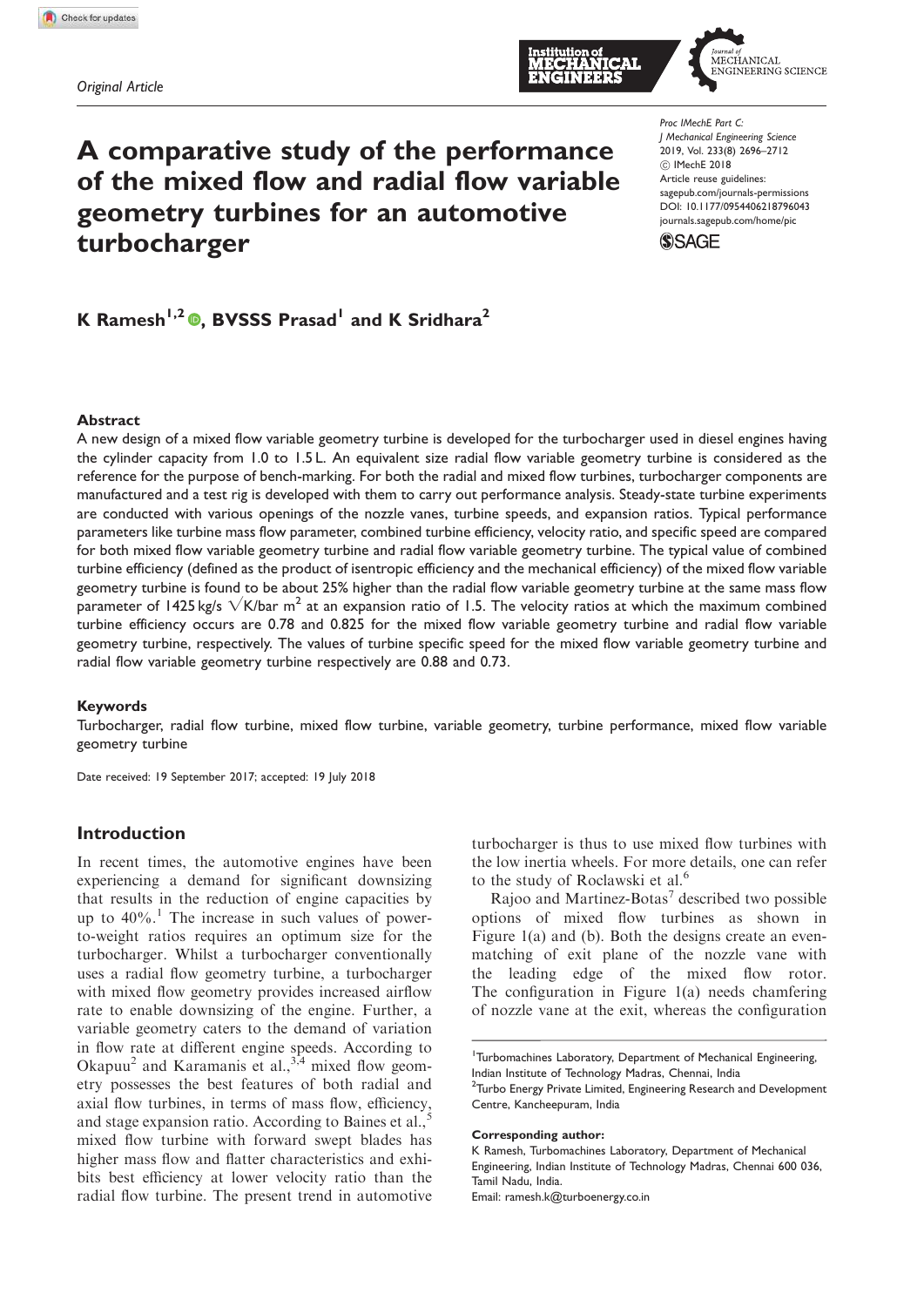

Figure 1. Possible options of nozzle vanes for a mixed flow turbine: (a) vane with flat hub/shroud surface; and (b) vane with inclined hub/shroud surface.

in Figure 1(b) needs sliding of nozzle vane on an inclined surface. Although the design of Figure 1(b) contains an "ideal" nozzle ring, <sup>8</sup> Rajoo and Martinez-Botas<sup>7</sup> adapted the design in Figure 1(a), due to the relative simplicity of the kinematic mechanism for actuating the nozzle vane. The design of Figure 1(b) was left unattended due to the complexity of the required kinematic mechanism.

In order to achieve the configuration of Figure 1(b), the authors have designed a novel kinematic mechanism (patent under preparation) wherein the nozzle vanes are arranged in a spherical plane. The gap between inner bearing (hub side) and outer bearing (shroud side) surfaces is thus maintained constant for all the nozzle vane positions. The objective of the present work is to bring out quantitative estimates of the relative performances of radial flow variable geometry turbine (RFVGT) and mixed flow variable geometry turbine (MFVGT), with the configuration shown in Figure 1(b), hitherto not assessed and reported in the literature. Table 1 summarizes the comparative features of RFVGT and MFVGT. It can be concluded from the listed features of Table 1, that the mixed flow turbine contributes towards (a) an increase in lower end engine torque with improved time to reach the targeted torque, (b) increase in the power output with reduced specific fuel consumption, (c) reduction in the overall emissions from an engine and (d) downsizing of the engine.

## Choice of RFVGT and MFVGT configurations

In order to compare the performance of RFVGT and MFVGT configurations on a common platform, the geometries with almost same dimensions are chosen as in Table 2. These common geometric features are: (i) turbine housing volute area, (ii) number of nozzle vanes, (iii) number of turbine blades, (iv) turbine wheel throat area and the exit blade angle, and (v) compressor as a loading device. However, the major differences between the two are: (i) direction of flow leaving the turbine housing volute, (ii) direction of the flow entry and leaving the nozzle vanes, (iii) direction of flow entering the turbine wheel, and (iv) tip diameter of the turbine wheel.

Figure 2 shows turbine stage for RFVGT and MFVGT, which includes turbine housing, nozzle vanes, and turbine wheel. In MFVGT, the hub profile of the mixed flow turbine wheel has a larger radius. The larger hub radius combined with flow entry to the turbine wheel in a mixed flow (non-radial) direction provides a minimum change in the flow direction, and hence improvement in flow uniformity, for MFVGT. The turbine volute profile is designed for delivering the flow circumferentially towards nozzle vanes in a mixed flow direction of  $20^{\circ}$ . For both RFVGT and MFVGT, a similar nozzle vane shape is used. However, the profiles of hub and shroud sides have flat (straight) surfaces in RFVGT, whereas they are spherically shaped for MFVGT. Further, the cartridge vane bearing surfaces are also spherical in MFVGT. The use of spherical profiles with respective vane bearing rings ensures uniform clearances at inner and outer vane surfaces during opening and closing of nozzle vanes. A small gap of about 0.125 mm is maintained between nozzle vane and the bearing rings to accommodate thermal expansion.

The mixed flow angle of  $20^{\circ}$  is fixed considering the limitation on the bearing housing side to accommodate the nozzle vane actuation. Although forward swept blades are used in both RFVGT and MFVGT, the level of sweeping is higher in MFVGT and hence achieves higher turbine stage loading.<sup>10</sup> The tip diameters of the turbine wheel and the exducer are 30 mm and 24.75 mm and 29.12 mm and 24.75 mm for RFVGT and MFVGT, respectively. These dimensions ensure same blade width (b) at entry for both mixed flow and radial flow turbine wheels. In MFVGT, at entry to the turbine wheel, the wheel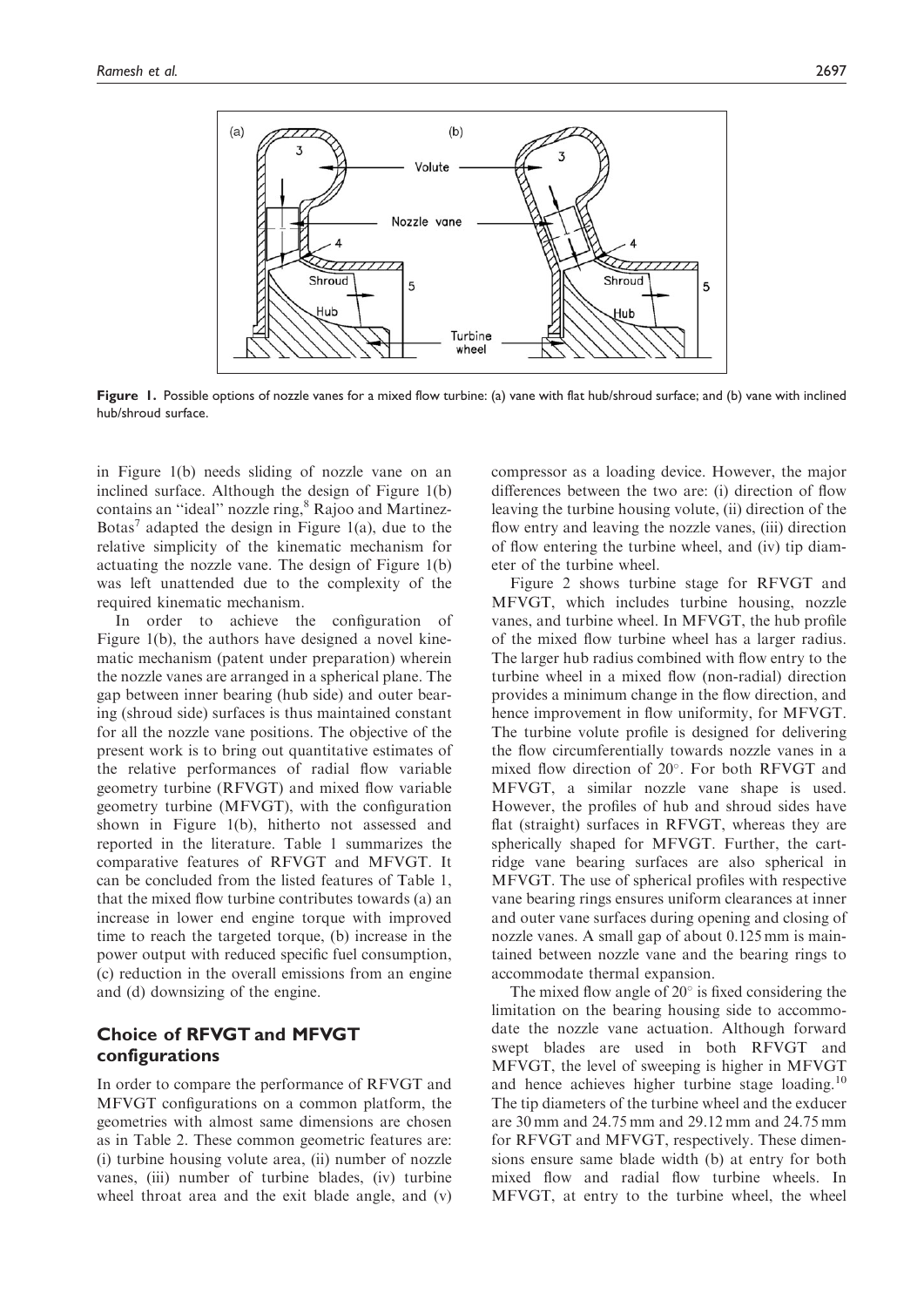disc is scalloped to facilitate the flow entry to the turbine wheel in a mixed flow direction. This contributes for the reduction in mass of the turbine wheel. According to He et al., $^{18}$  this feature also reduces

Table 1. Comparative features of RFVGT and MFVGT.

RFVGT MFVGT 1. Maximum turbine flow capacity is limited for the given geometry size. Higher level of turbine speed is required to achieve the required mass flow rate for the given turbine wheel tip diameter. 2. Flow entry is in the radial direction only, but flow turning is from radial inlet to axial outlet. The flow turning creates secondary flow vortices, a source of loss, refer to Baines.<sup>11</sup> 3. Higher incidence loss occurs during higher speed operation due to restriction in the direction of flow entry. 4. Turbine power is proportional to the mass flow rate and expansion ratio for the given turbine inlet temperature. Since the mass flow rate is generally lower for radial flow turbine, the power is also lower for RFVGT. For higher turbine power output, higher tangential velocity at inlet to the turbine wheel is required. To achieve this, the relative velocity of the gas at entry to the turbine wheel is more in the positive direction. For correct incidence, the blades must be in curved shape and this is not possible due to blade stresses, refer to Baines.<sup>11</sup> For maximum power output, the rotor inlet relative flow angle is large (about  $43.2^{\circ}$  for 670 kW turbine) and this is not possible with radial blades, refer to Baines.<sup>12</sup> 5. The ratio of exducer to inlet tip diameter is limited considering that the blade stresses limit the effective turbine flow area. Sharp curvature of the hub profile in the radial turbine causes the reduction in specific speed. 6. During engine transient condition, the energy available to the turbine is partially used to overcome the inertia of the rotor and the remaining part is used for supplying the power to the compressor. In radial flow turbine, the mass of the rotor is high and hence the inertia is high, causing reduction in transient response, refer to Baines.<sup>11</sup> 7. Peak efficiency occurs at higher expansion ratio and higher efficiency over short operating range of mass flow and expansion ratios. Lower turbine efficiency occurs at higher expansion ratios. 8. The peak efficiency occurs at a velocity ratio of about 0.7. Due to longer blade passage, the frictional loss is high and there is reduction in power output. 1. The large radii of curvature along hub and shroud in mixed flow turbine wheel helps in achieving the higher flow rate for the same tip diameter of the radial flow turbine without significant reduction in efficiency, refer to Oh et al.<sup>9</sup> Maximum turbine flow capacity is higher for MFVGT compared to RFVGT for the given geometry size, refer to Ramesh et al.<sup>10</sup> 2. Two degrees of freedom exist in the flow entry, radial, and axial directions. Less flow turning occurs in both the tangential direction and in the meridional plane  $(< 90°)$  from inlet to axial outlet. Flow turning angle from entry to the exit is less than  $90^\circ$ . The flow in the turbine wheel is uniform, Baines.<sup>12</sup> 3. The incidence losses are low in mixed flow turbine due to flow entry in both radial and axial direction; refer to Oh et al.<sup>9</sup> and Rodgers.<sup>13</sup> 4. Since the mass flow rate is higher for the given expansion ratio and turbine inlet temperature, the turbine power is higher with mixed flow turbine for the similar size of the turbine in terms of wheel diameter and the turbine housing volute area. Power output of about 20% higher than radial turbine is possible with mixed flow turbine. For achieving higher power output, the correct incidence with the relative velocity of the gas at entry to the turbine wheel in the positive direction can be achieved with mixed flow turbine wheel with forward swept design without affecting the blade stresses, refer to Baines.<sup>11</sup> Mixed flow turbine improves the transfer of energy from pulsating exhaust gas to the turbine, due to non-zero blade angle and additional degrees of freedom to the flow with reduced incidence loss and the better flow development in the rotor passage.<sup>4</sup> Higher power generation is possible with mixed flow turbine with zero or positive swirl at the turbine inlet. In addition, it provides better transient response due to lower mass and polar moment of inertia; refer to Oh et al. $9$ 5. Incoming flow has radial and axial components, less curvature in the meridional plane, contributing for high specific speed.<sup>11</sup> Higher mass flow rates for the same tip diameter contributes for the higher specific speed.<sup>9</sup>

(continued)

centrifugal stresses on the wheel disc. The exit blade angles of the turbine wheel at the mid span of the blades are  $38^{\circ}$  for both RFVGT and for MFVGT with respect to rotor axial direction. This ensures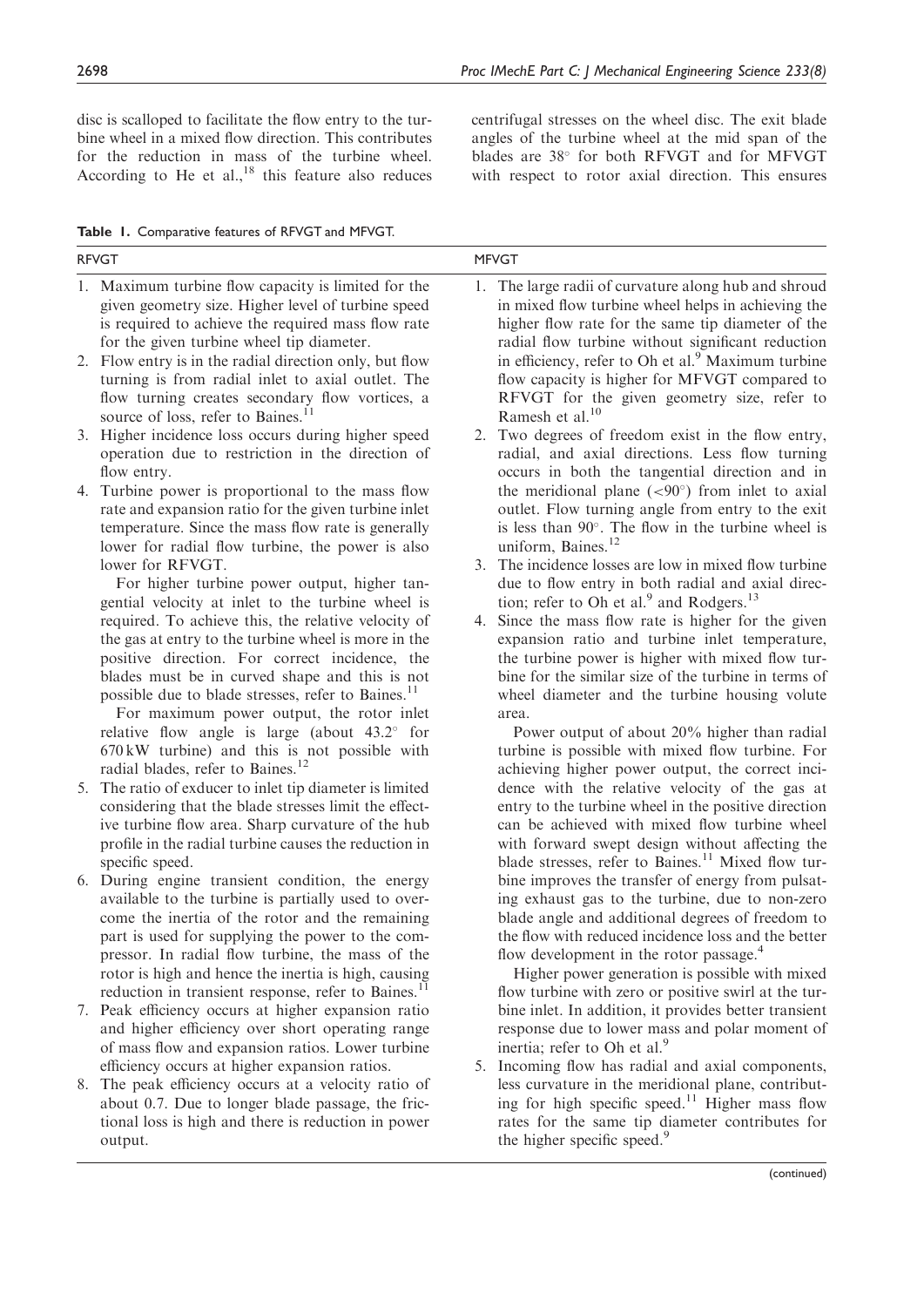Table 1. Continued.

| <b>RFVGT</b> | <b>MFVGT</b>                                                                                                                                                                                                                                                                                                                                                                                                                                                                                                                                                                                                                                                                                                                                                                                                                                                                                                                                                                                                                                                                                                                                                                                                                                                               |
|--------------|----------------------------------------------------------------------------------------------------------------------------------------------------------------------------------------------------------------------------------------------------------------------------------------------------------------------------------------------------------------------------------------------------------------------------------------------------------------------------------------------------------------------------------------------------------------------------------------------------------------------------------------------------------------------------------------------------------------------------------------------------------------------------------------------------------------------------------------------------------------------------------------------------------------------------------------------------------------------------------------------------------------------------------------------------------------------------------------------------------------------------------------------------------------------------------------------------------------------------------------------------------------------------|
|              | 6. Turbine should deliver the higher turbine power<br>for the given input energy over wide operating<br>speed. This is possible with mixed flow turbine<br>since mixed flow turbine possesses the lower<br>moment of inertia over radial flow turbine.<br>Rotor inertia is low and hence improvement in<br>transient response, refer to $Cox$ et al. <sup>14</sup> As per<br>Roclawski et al., $^{15}$ pulse flow energy utilization<br>improves the transient response.<br>7. Peak efficiency occurs at lower expansion ratio<br>and higher turbine efficiency over the wide oper-<br>ating range of mass flow and expansion ratios.<br>Higher turbine efficiency also occurs at higher<br>expansion ratio; refer to Li et al. <sup>16</sup> Peak efficiency<br>is shifted towards higher expansion ratio (which<br>correspond to lower velocity ratio), refer to<br>Palfreyman et al. <sup>17</sup><br>8. The peak efficiency occurs at velocity ratios lower<br>than 0.7 due to non-radial blade inlet angle. The<br>frictional loss is less due to shorter blade passage.<br>Better efficiency at higher expansion ratio is<br>observed with mixed flow turbine. <sup>9</sup> Higher effi-<br>ciency at lower velocity ratio is observed, refer<br>to Rodgers. $^{13}$ |
|              |                                                                                                                                                                                                                                                                                                                                                                                                                                                                                                                                                                                                                                                                                                                                                                                                                                                                                                                                                                                                                                                                                                                                                                                                                                                                            |

MFVGT: mixed flow variable geometry turbine; RFVGT: radial flow variable geometry turbine.

|  |  | Table 2. Specification for the RFVGT and MFVGT. |  |  |  |  |  |
|--|--|-------------------------------------------------|--|--|--|--|--|
|--|--|-------------------------------------------------|--|--|--|--|--|

| Description                                                     | <b>RFVGT</b>              | <b>MFVGT</b>              |
|-----------------------------------------------------------------|---------------------------|---------------------------|
| Turbine housing volute area at reference section $\text{(mm)}$  | 518                       | 515                       |
| Flow direction leaving the volute $(°)$                         | 0                         | 20                        |
| Flow direction in the VGT – nozzle channel $(°)$                | 0 (radial)                | 20 (mixed)                |
| Number of vanes                                                 | 9                         | 9                         |
| Flow direction entering the turbine wheel at leading edge $(°)$ | 0 (radial flow direction) | 20 (mixed flow direction) |
| Turbine wheel tip diameter, $d_4$ (mm)                          | 30                        | 29.12                     |
| Turbine wheel blade width at entry, b (mm)                      | 4.5                       | 4.5                       |
| Number of turbine blades                                        | 8                         | 8                         |
| Exit blade angle at mid span $(°)$                              | 38                        | 38                        |
| Turbine wheel exducer throat area $\text{(mm}^2)$               | 256                       | 256                       |
| Compressor wheel tip diameter (mm)                              | 32.5                      | 32.5                      |

MFVGT: mixed flow variable geometry turbine; RFVGT: radial flow variable geometry turbine.

the similar turbine wheel exducer throat area for RFVGT and MFVGT.

Figure 3 shows the schematic of the turbine wheel used in both RFVGT and MFVGT. The entry to the turbine wheel has a forward sweep and a positive lean in both the turbine wheels. The lean of the radial turbine wheel is about  $18^\circ$  and for the mixed flow turbine wheel, it is about  $33^\circ$ . Figure 4(i) and (ii) shows the side views of both the RFVGT and MFVGT

geometries (a and b) corresponding to maximum and minimum opening positions of nozzle vanes. These positions are achieved by the movement of an actuator-kinematic system specially designed for this purpose.

The nozzle vanes are arranged in a sub-assembly called cartridge assembly. The cartridge assembly consists of the nozzle vanes, the inner and outer vane bearings and the unison ring or the actuating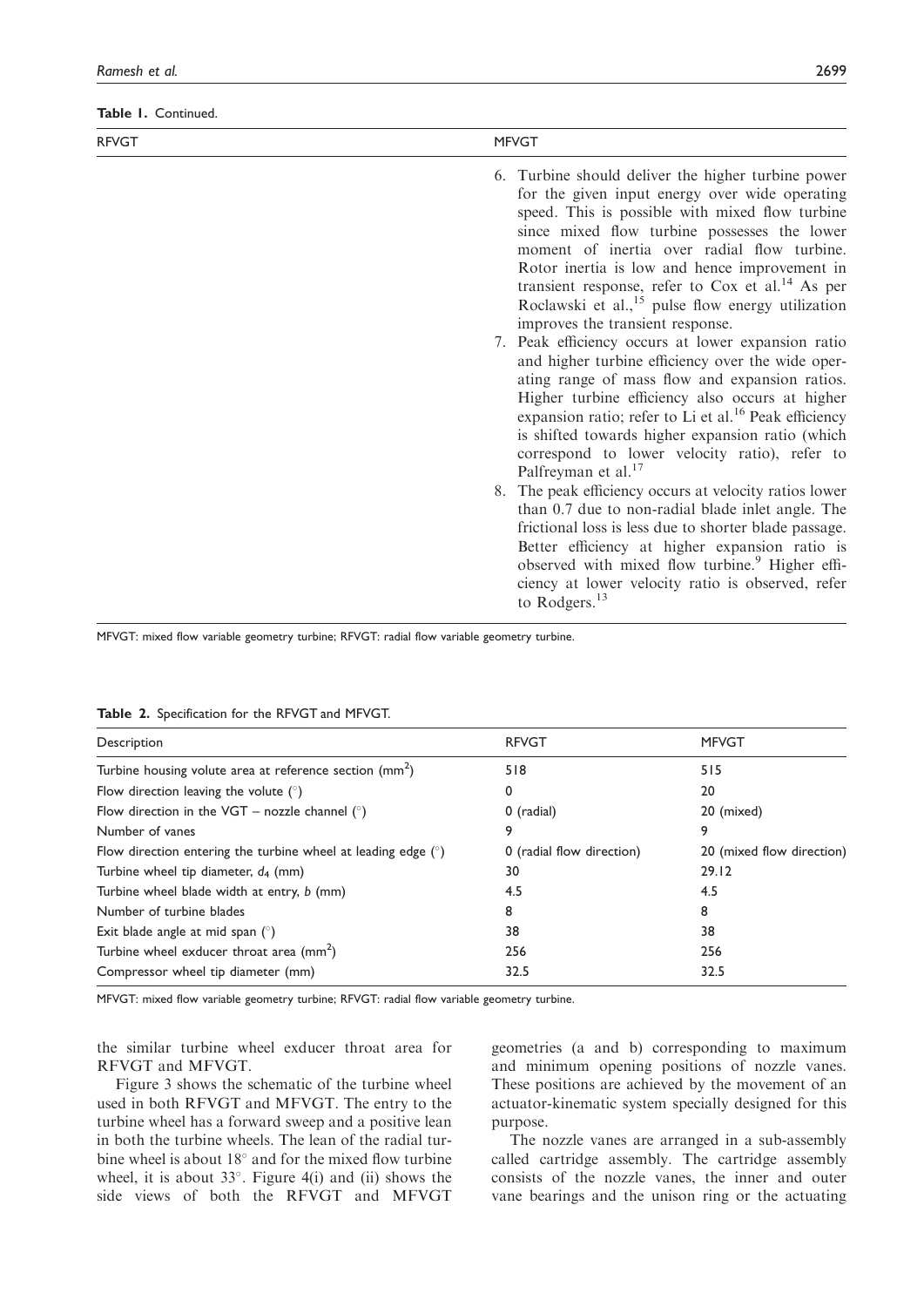

Figure 2. Turbine stage for RFVGT and MFVGT: (a) radial flow VGT; and (b) mixed flow VGT.



Figure 3. Schematic of the radial flow and mixed flow turbine wheel geometry: (a) radial flow turbine wheel; and (b) mixed flow turbine wheel.

ring. The nozzle vanes are fixed on one end of the spindle shaft, cast as a single piece. The other end of the spindle is connected with inner lever. The inner levers with the same number as the vanes, are arranged inside the actuating ring, which has the slotted provision to actuate the levers circumferentially to the required angular sector. This circumferential movement is enabled with the help of pneumatic/electrical actuator. The actuating rod provides the rotational movement to inner lever, which in turn is connected with the vane spindle causing rotation of nozzle vanes. Thus, closing and opening of the nozzle vanes is achieved. The level of circular movement of the adjusting ring determines the opening position of the vanes.

The difference in the maximum to minimum nozzle vane opening is termed as vanes movement range. This range is  $37.4^{\circ}$  for the RFVGT and  $49.9^{\circ}$  for the MFVGT. The higher range for MFVGT is achievable due to the space realized due to spherical surface. At maximum opening position, the flow area realized with RFVGT is  $337 \text{ mm}^2$  and with MFVGT, it is 423 mm<sup>2</sup> . For both VGTs, the minimum opening

area is fixed to  $22.6 \text{ mm}^2$  for common reference purpose. The turbocharger assembly is made together with bearing system and compressor. For both RFVGT and MFVGT, the compressor specification remains the same with compressor wheel having tip diameter of 32.5 mm. The internal parts specifications of the bearing system, including the shaft, journals, thrust bearing, and flinger sleeve, are also the same for the both.

#### Experimental set-up

For analyzing the turbine stage performance during the steady-state condition, experiments are conducted at Turbo Energy Private Limited, Chennai on a turbocharger test rig specially developed for testing the turbocharger with cold air. The layout of the turbocharger cold air test rig is shown in Figure 5. The use of an actual compressor as a loading device offers a wider speed range using cold or hot gas as a turbine-driving medium with speeds up to 300,000 r/min. At delivery to the compressor, a valve is installed to create the back pressure at compressor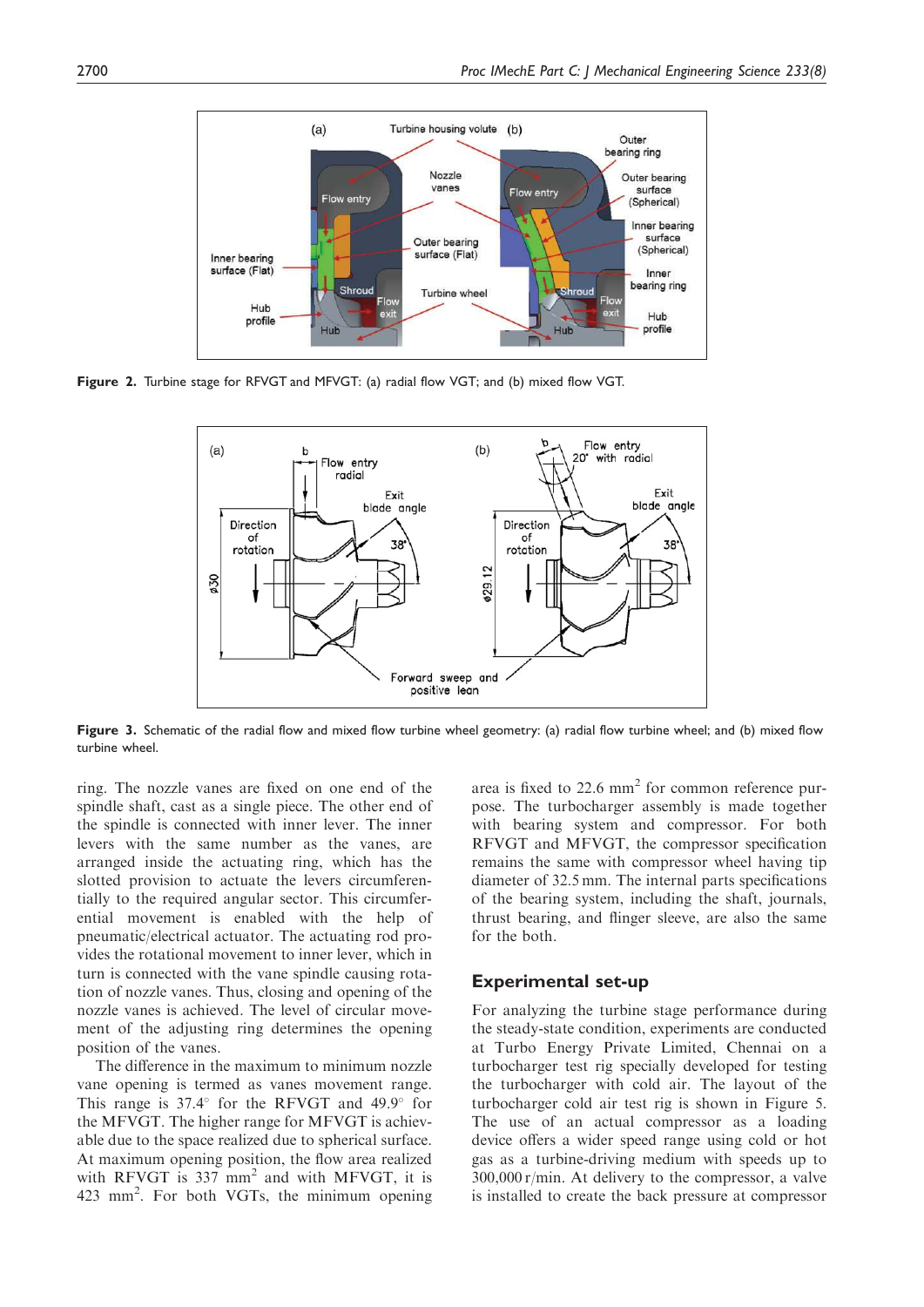

Figure 4. Side views of the (a) RFVGT and (b) MFVGT geometries at maximum and minimum opening positions of nozzle vanes.

outlet and hence loading the turbine. This enables wider operating flow regime for the turbine, without compressor surging.

An oil-free, screw-type air compressor having a flow capacity of 0.265 m<sup>3</sup>/s at 3.5 bar (g) is used for supplying air to the cold air turbocharger test rig. The delivery air pressure of the constant speed air compressor is adjusted according to the flow requirement of the turbine to achieve required turbine speeds and expansion ratios. The required amount of air flow at desired pressure is supplied to the turbine through a set of flow control valves namely by-pass valve and turbine inlet flow/pressure control valve. The compressed air temperature, which is proportional to the compressed air delivery pressure, varies from  $50^{\circ}$ C at lower pressure to  $120\textdegree$ C at higher pressure of about 2.5 bar (g). This temperature is sufficiently higher for having the air temperature after the expansion above the ambient temperature at any point of the time during testing, to avoid the formation of the condensation during expansion of air in the turbine. There is no heat exchanger installed in the air supply line. Hence, maintaining constant temperature is not feasible under current test set-up, for different speeds and pressure ratios.

Mass flow through the turbine is measured by an orifice meter having 35 mm diameter with D-D/2 tapping set up and mas flow though the compressor is measured using convergent type nozzle with 25 mm diameter, both designed according to the BS1042<sup>19</sup> standard. All the temperatures are measured using grounded junction ''K'' type (Chromel-Alumel) thermocouples and the pressures are measured by using the pressure transmitters with 4–20 mA output. The turbocharger rotor speed is measured using the ''PICOTURN'' make inductance type speed sensor. All the measured parameters are logged through a high frequency data logger with data acquisition sampling rate of 50 Hz. The uncertainty in measurement of pressure and temperature is about  $\pm 1.5\%$  for the typical turbine inlet flow condition at 1 bar (g) and  $90^{\circ}$ C. The conditioned oil to the required temperature and the pressure is supplied to the turbocharger bearing system using lubricating oil power pack system, which has the provision for heating and cooling of oil.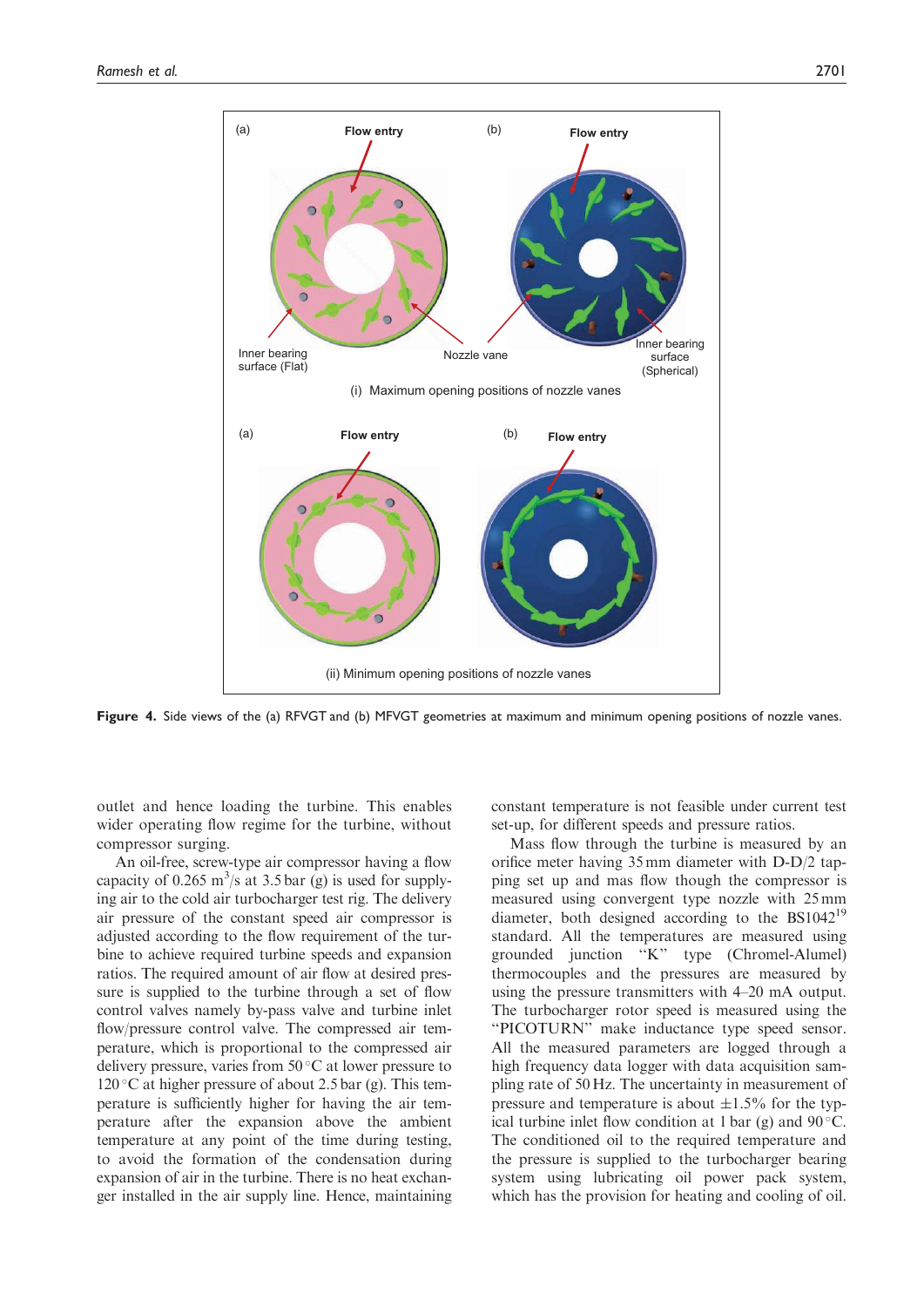

Figure 5. Turbocharger cold air test rig layout.

## **Experiments**

The experimental tests are carried out in two combinations. First, generating the data for both RFVGT and MFVGT configurations for the dimensionless performance parameters: mass flow parameter (MFP), speed parameter, and expansion ratio in their full ranges. Second, the MFP is kept almost the same for both the configurations and the data are generated to compare both the configurations. The first is prescribed in the following, whereas the second is taken up in the next sub section.

## *Test procedure for comparison of mass flow parameter*

Compressed air is made to pass through the turbine at chosen values of inlet pressure, flow rate, and rotational speed. The nozzle vanes are operated from the maximum (refer Figure 4(i)) to the minimum (refer Figure 4(ii)) opening positions and thus varying the nozzle flow area. The tests are conducted at different speeds and expansion ratios. The measured values of turbine MFP are plotted against turbine expansion ratio for different test runs. The expansion ratio and the turbine MFP are defined as follows

$$
Expansion Ratio = \frac{P_{03}}{P_{5s}} \tag{1}
$$

Turbine mass flow parameter, MFP =  $\frac{m_T \sqrt{T_{03}}}{P_{03} A^*}$ *P*<sup>03</sup> *A*  $(2)$ 

A reference expansion ratio is arbitrarily chosen, close to the maximum MFP and for the maximum opening position (in this case, the expansion ratio is 2.2). This is indicated by  $m_1$ . At the same expansion ratio, the MFP for the minimum opening position,  $m_2$ , is obtained. The difference in MFP ( $m_1 - m_2$ ), is called the range of MFP. In order to conduct experiments across the range of turbine MFP, the quantity  $(m_1 - m_2)$  is divided into four equal parts and the intermediate MFP values are termed 25%, 50%, 75% of the MFP. During testing, the vane position is determined for each of these intermediate MFP values and the corresponding nozzle opening positions are locked by using the external actuatorkinematic system. As mentioned earlier, tests are conducted for different speeds and expansion ratios at these five opening positions. Corresponding to each lever position (part of the actuator-kinematic system), the area of opening of the nozzle vanes is geometrically estimated. Figure 6 shows the performance of RFVGT for different opening positions of nozzle vanes. In Figure 6, at a chosen expansion ratio of 2.2, the maximum and minimum MFP values are marked as  $m_1$  and  $m_2$ . The intermediate values of 75%, 50%, and 25% are also identified in the Figure 6. The images of the nozzle vanes opening position is also given as insert in Figure 6. Also, a similar method is followed for MFVGT, but not shown.

For the purpose of reference, the geometric flow area at the opening position of minimum nozzle vanes is fixed as  $22.6$  mm<sup>2</sup>, for both the RFVGT and MFVGT configurations. However, certain level of further nozzle vane opening is required to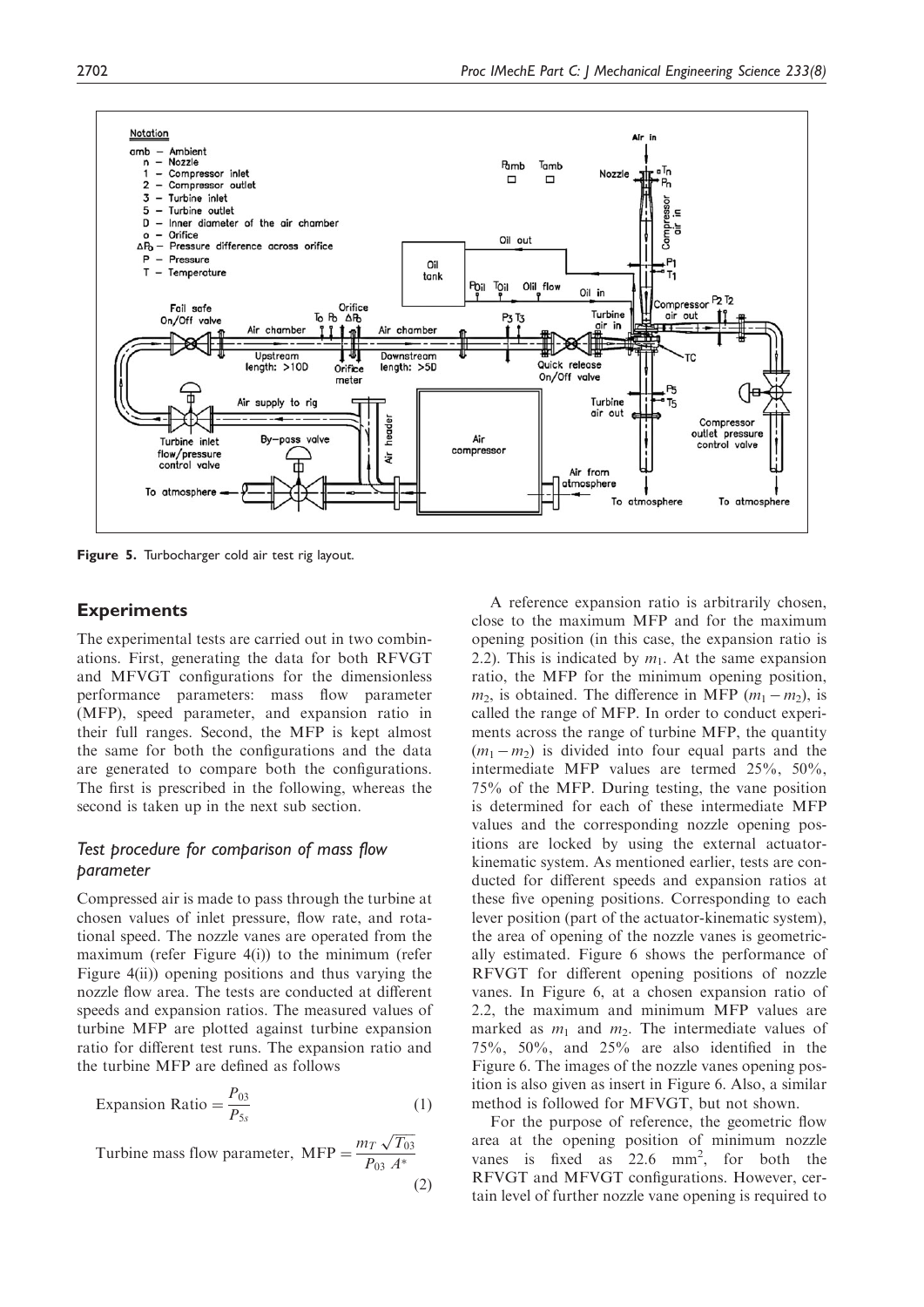

Figure 6. Performance of RFVGT at different opening positions of nozzle vanes.

achieve flow stability in the turbine at different speed parameters and expansion ratios. Such opening position of the nozzle vanes is referred as minimum opening position, which is obtained by experimentally observing the occurrence of stable flow. In RFVGT, the nozzle area for minimum opening position is about 80 mm<sup>2</sup> and for the MFVGT, it is about  $50 \text{ mm}^2$ .

The steady-state performance test is conducted at different opening positions of nozzle vanes, from maximum to minimum, at different turbine constant speeds and expansion ratios. During testing, the lubricating oil pressure and temperature for turbocharger rotor is maintained at  $4 \pm 0.2$  bar (g) and  $90 \pm 5^{\circ}$ C respectively. For every turbocharger speed, the turbine is loaded by varying the compressor delivery air pressure from minimum to maximum level. The minimum flow rate is limited to a value at which a stable flow occurs through the compressor, before the onset of surge. During tests, the rotor speed parameter is maintained constant by adjusting the turbine inlet pressure and the mass flow rate.

During the cold tests, the turbine inlet temperature is varied from  $50^{\circ}$ C to  $120^{\circ}$ C, while the turbine casing is insulated. However, between MFVGT and RFVGT, for same turbine speed level, the difference in temperature variation is about  $\pm 5^{\circ}$ C as shown in Table 3. The heat transfer effects, if any, are therefore similar for both MFVGT and RFVGT.

In order to compare the performance of the MFVGT and RFVGT on a common ground, the effect of diameter (geometry) and turbine inlet temperature are brought together by using the dimensionless speed parameter (*N*\*) instead of the directly

measured turbine speed  $(N_T)$ . The dimensionless speed parameter is defined as

$$
N^* = \frac{N_T D_4}{\sqrt{RT_{03}}} \tag{3}
$$

where  $N_T$  is the turbine speed (r/min),  $D_4$  is the turbine wheel tip diameter (m), *R* is the characteristics gas constant for the turbine inlet air  $(J/kg K)$ , and  $T_{03}$ is the turbine total inlet air temperature (K).

Table 4 shows the list of parameters and their ranges measured during testing.

## *Test procedure: For tests under similar mass flow parameter conditions*

In order to conduct these tests, the RFVGT conditions and opening positions are kept as a reference at a chosen expansion ratio. The MFVGT opening is changed in such a way that the MFP is brought as close to the RFVGT value as possible at the same expansion ratio. These conditions are maintained for the maximum, 75%, 50%, and 25% MFP values corresponding to RFVGT. The MFP values maintained similar between both configurations are close to: 2775, 2263, 1750, and 1238 kg/s  $\sqrt{K}/bar$  m<sup>2</sup>. It is to be mentioned that in general, relatively more closing of vane positions is required to bring the MFP of MFVGT closer to that of RFVGT. Therefore, it was not possible to bring down the MFP values of MFVGT closer to those of RFVGT for minimum opening position of the latter to sustain stable flow conditions. The tests are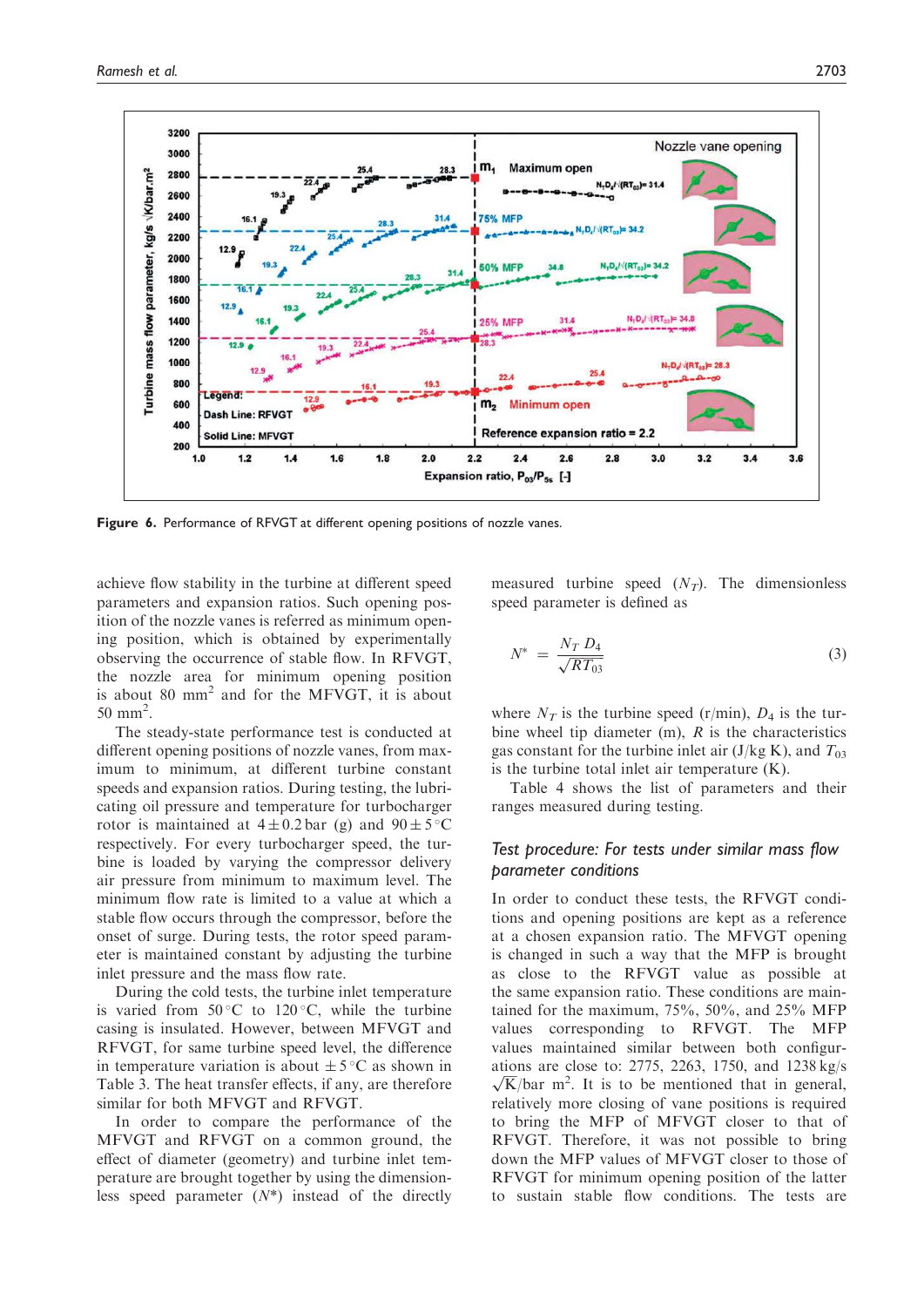conducted at various conditions after locking the vane positions at the chosen expansion ratio.

## Results and discussion

The turbine performance parameters, the turbine MFP, the combined turbine efficiency, the velocity ratio, and the turbine specific speed are discussed. The two operating points corresponding to the expansion ratio of 1.5 and 2.2 are considered for the discussion of turbine performance. The above two operating points represent the engine conditions closer to the lower and higher engine speeds respectively in the actual application, covering the turbine operating range.

## *Turbine mass flow parameter for RFVGT and MFVGT*

The dashed and solid lines in Figure 7 indicate the performance curves of RFVGT and MFVGT, respectively at different opening positions of the nozzle vanes. Each curve is indicated by the respective

Table 3. Turbine inlet temperature between MFVGT and RFVGT at different turbine speeds.

|                     | Difference in turbine inlet temperature<br>between MFVGT and RFVGT (°C) |                |         |                |  |
|---------------------|-------------------------------------------------------------------------|----------------|---------|----------------|--|
| TC speed<br>(r/min) | Maximum<br>open                                                         | <b>75% MFP</b> | 50% MFP | <b>25% MFP</b> |  |
| 80,000              | 3.3                                                                     | 3.4            | 2.0     |                |  |
| 100,000             | 3.5                                                                     | 4.1            | 1.6     | 2.6            |  |
| 120,000             | 4.1                                                                     | 5.1            | 2.0     | 2.2            |  |
| 140,000             | 3.4                                                                     | 2.9            | 2.6     | 0.6            |  |
| 160,000             | 2.5                                                                     | $\mathsf{L}0$  | 0.0     | 4.1            |  |
| 180,000             | $-0.3$                                                                  | $-0.3$         | $-1.8$  | 5.2            |  |
| 200,000             | 5.3                                                                     | $-4.0$         | $-4.0$  |                |  |
| 220,000             |                                                                         | $-0.3$         | -4.8    |                |  |

MFVGT: mixed flow variable geometry turbine; RFVGT: radial flow variable geometry turbine.

|  |  |  |  |  | Table 4. List of TC parameters measured. |  |
|--|--|--|--|--|------------------------------------------|--|
|--|--|--|--|--|------------------------------------------|--|

speed parameter. The colors of the curves indicate the opening positions of the vanes. Table 5 shows the comparison of MFP at two expansion ratios, 1.5 and 2.2, between RFVGT and MFVGT. The turbine MFP of the MFVGT is about 13% higher than the RFVGT at maximum nozzle vane opening position.

At maximum nozzle opening position, the turbine MFP is attaining a plateau; but beyond the expansion ratio of 2.2, the MFP value decreases slightly. For the minimum open position; the MFP is attaining a plateau, little beyond the expansion ration of 2.4. This value of the MFP plateau indicates that the flow chokes beyond the particular expansion ratio for the given position of nozzle vanes opening. Further, it is noticed that for the given opening position of nozzle vanes, the MFVGT is capable of handling higher MFP than the RFVGT for the same expansion ratio. The lower expansion ratio for the given MFP indicates that the resistance to the flow in MFVGT is lower compared to RFVGT for the given engine exhaust mass flow rate. Lower flow resistance in turbine reduces the backpressure in the engine exhaust manifold (pressure before turbine inlet).

This contributes for the lower pumping losses and hence improvement in brake specific fuel consumption and thermal efficiency of the engine. The higher MFP at lower expansion ratio in MFVGT confirms its downsizing potential. Also, the reduction in turbine wheel size for the given turbine configuration without compromising the flow handling capacity, is likely to improve the transient response due to reduction in mass of the turbine wheel and inertia.

Referring to Figure 7, in order to achieve a speed parameter of 16.1 with speed of 100,000 r/min, at minimum nozzle opening position, the expansion ratio for RFVGT is about 1.7. In MFVGT, the same turbine speed is achieved with the speed parameter of 15.6 at a lower expansion ratio of about 1.62, about 4.7% lower than the RFVGT. The same speed parameter is achieved at expansion ratio of about 1.42, 1.32, and 1.26 for 25%, 50%, and 75% MFP openings respectively for RFVGT. For MFVGT, speed parameter

| Measuring parameters                                                                                                                                                                                                    | Range                   |
|-------------------------------------------------------------------------------------------------------------------------------------------------------------------------------------------------------------------------|-------------------------|
| Turbocharger – rotor speed, $N_{TC}$                                                                                                                                                                                    | $0 - 320,000$ r/min     |
| Ambient ( $P_{amb}$ ) and compressor inlet pressure ( $P_1$ )                                                                                                                                                           | $0 - 1200$ mbar (a)     |
| Pressure at turbine inlet $(P_3)$ , compressor outlet $(P_2)$ , and before orifice $(P_0)$                                                                                                                              | $0-4$ bar $(g)$         |
| Pressure at turbine outlet $(P_4)$                                                                                                                                                                                      | $0$ –l bar (g)          |
| Pressure drop a across nozzle $(\Delta P_n)$ and orifice $(\Delta P_n)$                                                                                                                                                 | $0 - 1000$ mm WC        |
| Temperature at turbine inlet ( $T_3$ ) and outlet ( $T_5$ ), compressor inlet ( $T_1$ )<br>and outlet $(T_2)$ , before orifice $(T_0)$ , near nozzle $(T_n)$ , ambient $(T_{amb})$ ,<br>and lubricating oil $(T_{oil})$ | $-250$ °C to $+1200$ °C |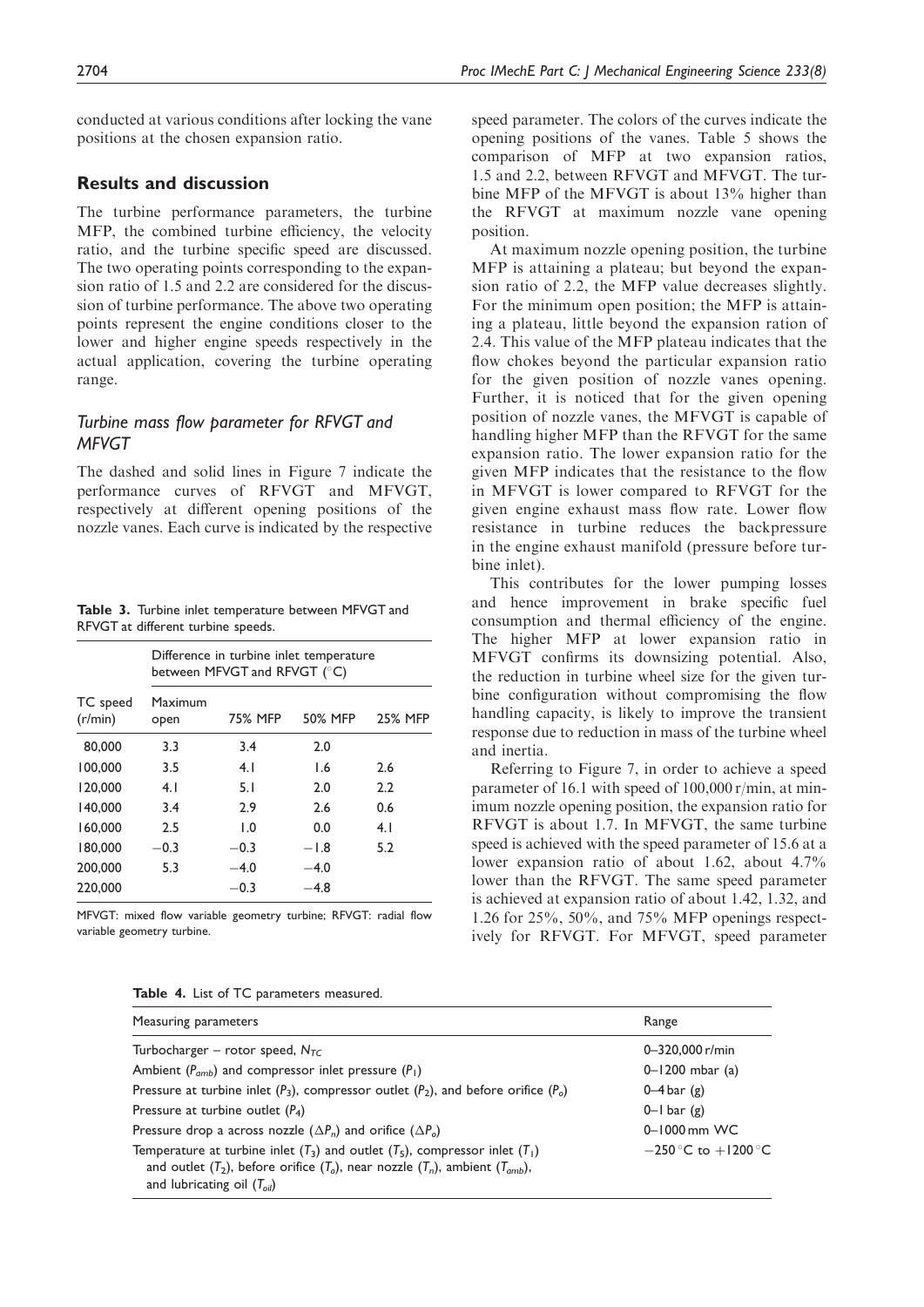

Figure 7. Turbine mass flow parameter vs. expansion ratio for RFVGT and MFVGT at different opening positions of nozzle vanes. MFVGT: mixed flow variable geometry turbine; RFVGT: radial flow variable geometry turbine.

| Nozzle vanes opening<br>corresponding to | Turbine mass flow parameter (MFP)                     |                                                       |                          |                                                        |                                                       |                           |  |  |
|------------------------------------------|-------------------------------------------------------|-------------------------------------------------------|--------------------------|--------------------------------------------------------|-------------------------------------------------------|---------------------------|--|--|
|                                          | At expansion ratio: 1.5                               |                                                       |                          | At expansion ratio: 2.2                                |                                                       |                           |  |  |
|                                          | <b>RFVGT</b><br>(kg/s $\sqrt{K}/bar$ m <sup>2</sup> ) | <b>MFVGT</b><br>(kg/s $\sqrt{K}/bar$ m <sup>2</sup> ) | Increase in<br>MFP $(%)$ | <b>RFVGT</b><br>(kg/s $\sqrt{k}$ /bar m <sup>2</sup> ) | <b>MFVGT</b><br>(kg/s $\sqrt{K}/bar$ m <sup>2</sup> ) | Increase<br>in MFP $(\%)$ |  |  |
| <b>Maximum</b>                           | 2600                                                  | 2940                                                  | 13.08                    | 2775                                                   | 2970                                                  | 7.03                      |  |  |
| 75% MFP                                  | 2050                                                  | 2225                                                  | 8.54                     | 2263                                                   | 2465                                                  | 8.95                      |  |  |
| 50% MFP                                  | 1480                                                  | 1660                                                  | 12.16                    | 1750                                                   | 1960                                                  | 12.00                     |  |  |
| <b>25% MFP</b>                           | 1010                                                  | 1210                                                  | 19.80                    | 1238                                                   | 1455                                                  | 17.58                     |  |  |
| <b>Minimum</b>                           | 575                                                   | 760                                                   | 32.17                    | 725                                                    | 950                                                   | 31.03                     |  |  |

Table 5. Comparison of turbine mass flow parameter: MFVGT vs. RFVGT.

MFVGT: mixed flow variable geometry turbine; RFVGT: radial flow variable geometry turbine.

15.6 is achieved at expansion ratios of about 1.39, 1.3, and 1.25 for 25%, 50%, and 75% MFP openings respectively. At maximum opening position, the speed parameter of 16.1 (100,000 r/min) is achieved at an expansion ratio of about 1.28 for the RFVGT. With MFVGT, the speed parameter of 15.6 (100,000 r/min) is achieved at slightly higher expansion ratio of about 1.35. To maintain a particular turbine speed with increased MFP, the expansion ratio decreases up to 75% MFP of nozzle vane opening and increases thereafter.

The effect of speed parameter on the MFP for three different nozzle vane opening positions is plotted in Figure 8(a) to (c), respectively. It is evident from these figures that for all opening positions and at all speed parameters, the MFP are larger for MFVGT compared to RFVGT.

## *Comparison of MFVGT and RFVGT under similar MFP*

Figure 9 shows the turbine MFP for both the RFVGT and MFVGT with matching the MFPs. As a result of matching the MFP, the performance curves of both the configurations are brought closer to each other. The performance parameters of both the configurations, namely, the combined turbine efficiency, velocity ratio, and specific speed are now comparable and hence are sought to be compared between RFVGT and MFVGT in the next sections.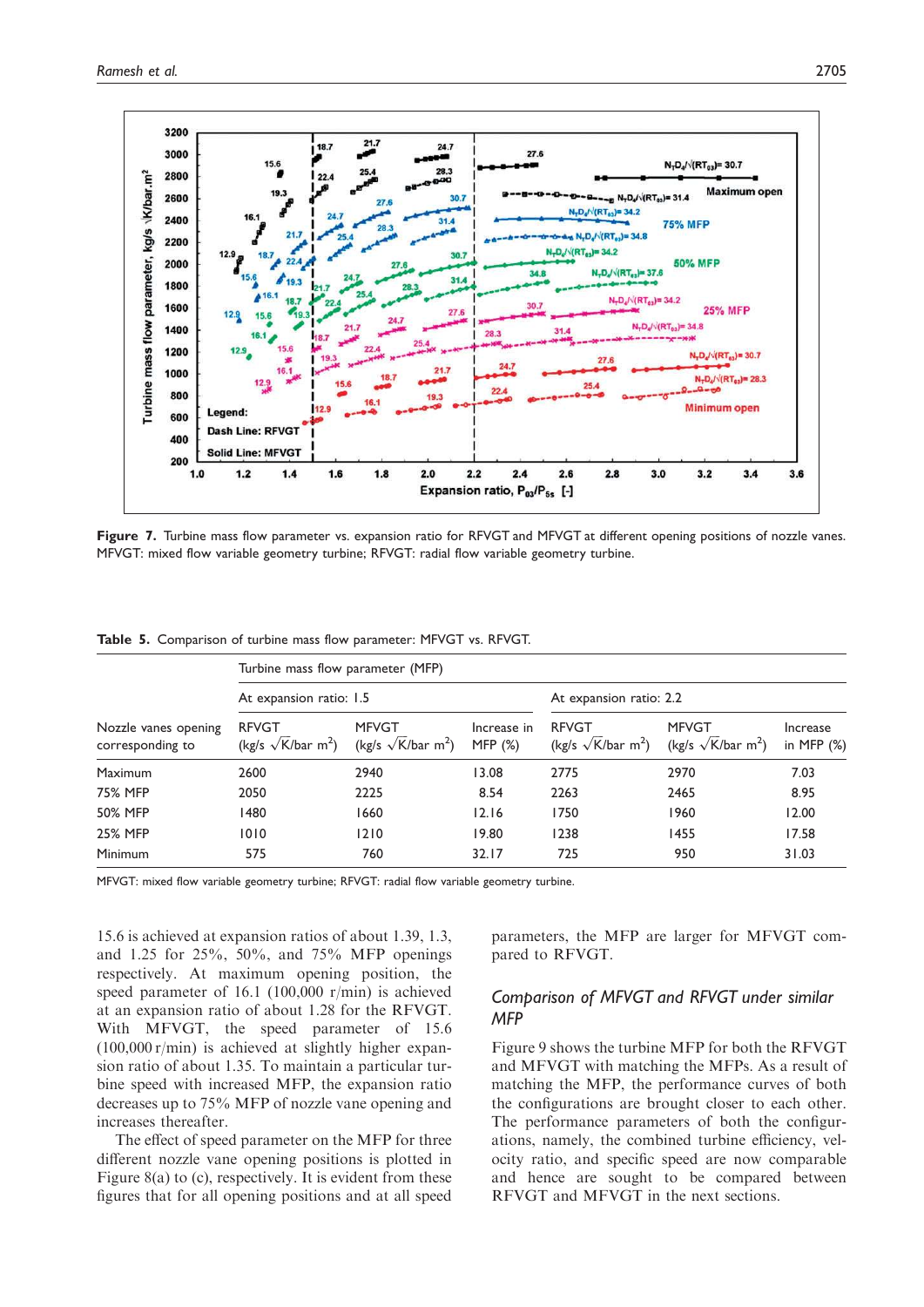

Figure 8. Turbine mass flow parameter vs. turbine speed parameter for RFVGT and MFVGT at different opening positions of nozzle vanes: (a) maximum nozzle vanes open; (b) 50% MFP nozzle vane open; and (c) minimum nozzle vane open. MFVGT: mixed flow variable geometry turbine; RFVGT: radial flow variable geometry turbine; MFP: mass flow parameter.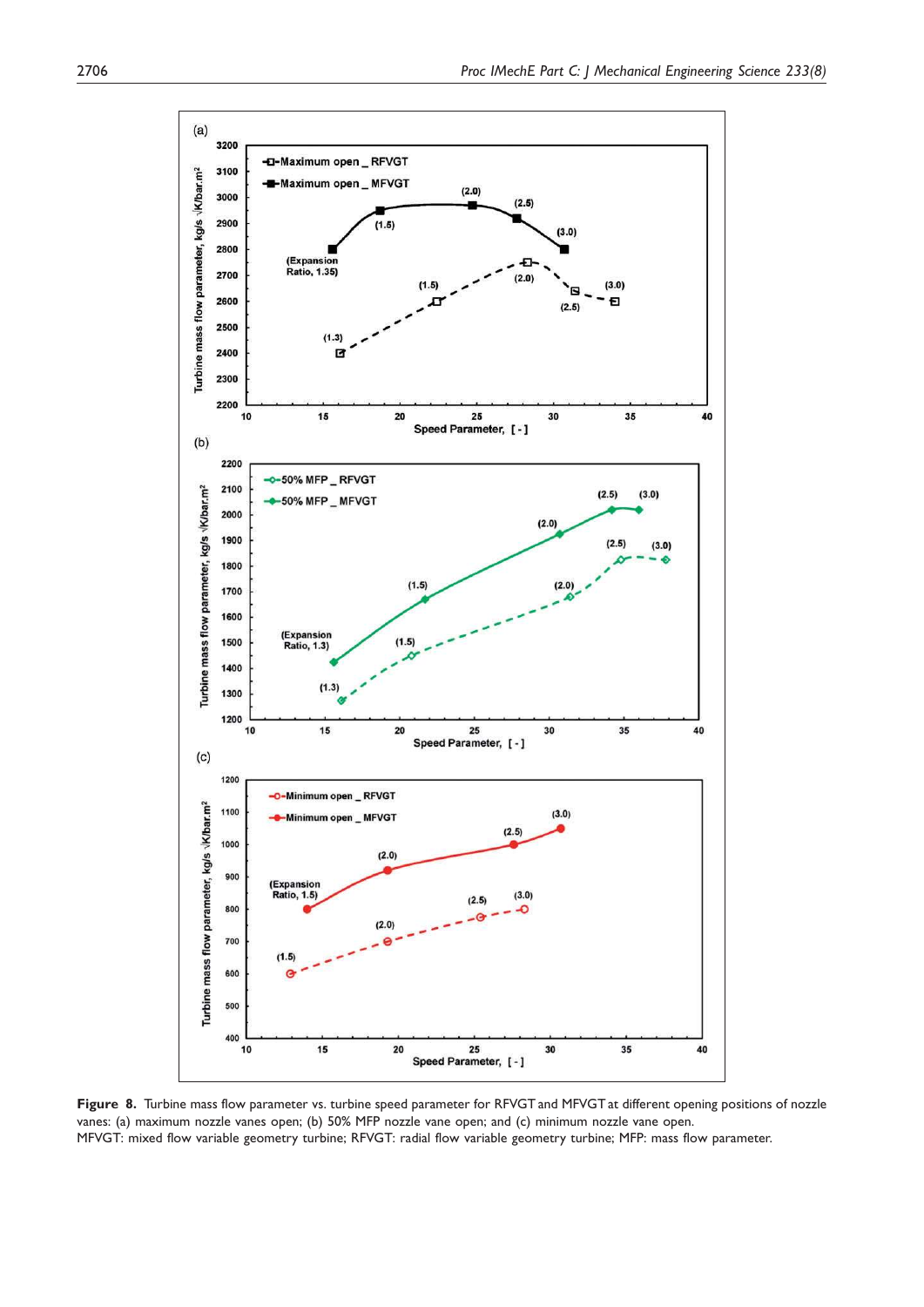

Figure 9. Turbine mass flow parameter vs. expansion ratio for RFVGT and MFVGT at different opening positions of nozzle vanes: similar MFP openings.

MFVGT: mixed flow variable geometry turbine; RFVGT: radial flow variable geometry turbine; MFP: mass flow parameter.

## Combined turbine efficiency

The combined turbine efficiency is defined and calculated as follows

$$
\eta_{\text{Combined turbine}} = \eta_{\text{Mechanical}} \times \eta_{\text{Turbine}} \tag{4}
$$

It is equivalent to the ratio of actual compressor power to the isentropic turbine power

$$
\eta_{\text{Combined turbine}} = \frac{P_{C,a}}{P_{T, is}} \tag{5}
$$

$$
=\frac{m_C C_{pa} [T_{02} - T_{01}]}{m_T C_{pa} T_{03} \left[1 - \left(\frac{P_{5x}}{P_{03}}\right)^{\frac{\gamma a - 1}{\gamma a}}\right]}
$$
(6)

It may be noted that in equation (6),  $m_C$ ,  $m_T$ ,  $T_{01}$ ,  $T_{02}$ ,  $T_{03}$ , and  $P_{5s}$  are measured and  $P_{03}$  is estimated to obtain the value of the combined turbine efficiency.

Figure 10 shows the comparison of the combined turbine efficiency against the expansion ratio for the RFVGT and MFVGT. Table 6 shows the comparison of combined turbine efficiency at two expansion ratios, 1.5 and 2.2, between RFVGT and MFVGT.

For both the VGTs, Figure 10, it may be noted that the combined turbine efficiency values are higher for 75%, 50%, and 25% MFP. All these values are larger than to values corresponding to 100% MFP (maximum open). Normally, the combined turbine efficiency curve exhibits a drooping behavior showing a maximum at certain expansion ratio. However, in the

region of lower expansion ratio and at lower operating speed parameters, the operating range of this expansion ratio is narrow due to the limit of the stable operating domain while loading the compressor. In these range of lower expansion ratios, the combined turbine efficiency characteristics do not exhibit the drooping nature but appear monotonic. This trend that was also observed by Spence and Artt.<sup>20</sup> The operating range might have been improved if the tests were conducted using the hot gas instead of the cold air. Also, Spence and  $Art^{20}$  mentioned that the turbine efficiency would probably have shown a maximum had it been possible to test the turbine at higher pressure ratios.

## *Combined turbine efficiency vs. mass flow parameter*

The alternate method of comparing the performance of MFVGT with RFVGT is by analysing the variation of the combined turbine efficiency (the combined turbine efficiency ratio =  $\eta_{\text{CT}}$ ,  $M$ FVGT/ $\eta_{\text{CT}}$ , RFVGT) over different MFPs for the chosen turbine expansion ratios of 1.5, 2.0, and 2.5. Figure 11 shows this comparison. The error bar is introduced and the uncertainty is higher with the lower expansion ratio. This could be due to the limitation in the range of the turbine loading and unstable operation with lower speeds as described in the previous section.

The advantage of using MFVGT is conspicuous at lower expansion ratio and lower MFPs. Typically, the ratio is more than 2 when the turbine mass flow parameter is less than 1500 kg/s  $\sqrt{K}/bar$  m<sup>2</sup> at an expansion ratio of 1.5. On the other hand, the performance of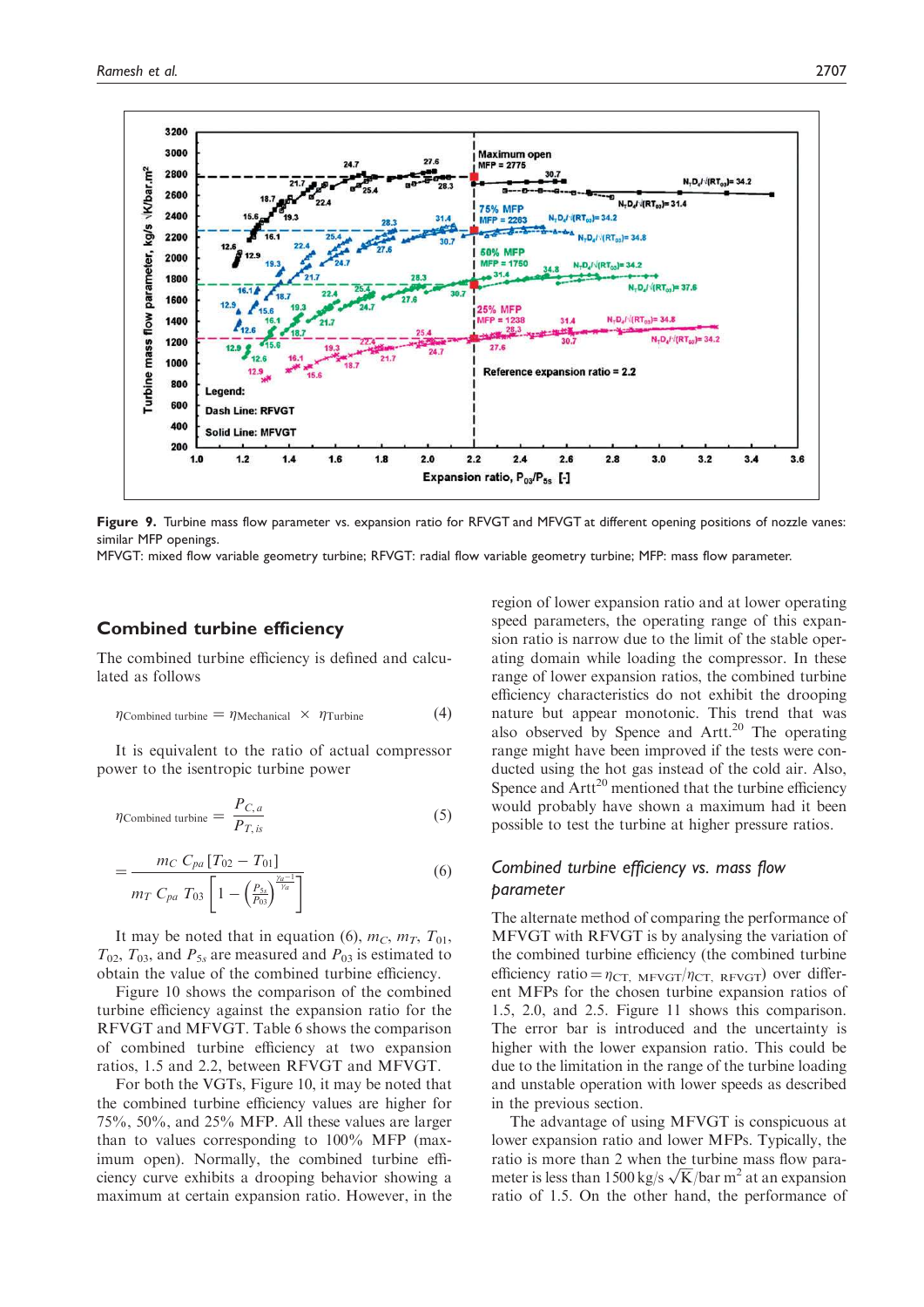

Figure 10. Combined turbine efficiency vs. expansion ratio for RFVGT and MFVGT at different opening positions of nozzle vanes: similar MFP openings.

MFVGT: mixed flow variable geometry turbine; RFVGT: radial flow variable geometry turbine; MFP: mass flow parameter.

Table 6. Comparison of combined turbine efficiency: MFVGT vs. RFVGT.

| Nozzle vanes opening<br>corresponding to | Combined turbine efficiency |              |                  |                         |              |                  |  |
|------------------------------------------|-----------------------------|--------------|------------------|-------------------------|--------------|------------------|--|
|                                          | At expansion ratio: 1.5     |              |                  | At expansion ratio: 2.2 |              |                  |  |
|                                          | <b>RFVGT</b>                | <b>MFVGT</b> | Increase in eff. | <b>RFVGT</b>            | <b>MFVGT</b> | Increase in eff. |  |
| <b>Maximum</b>                           | 0.210                       | 0.350        | 0.140            | 0.175                   | 0.196        | 0.021            |  |
| <b>75% MFP</b>                           | 0.390                       | 0.600        | 0.210            | 0.240                   | 0.386        | 0.146            |  |
| <b>50% MFP</b>                           | 0.090                       | 0.345        | 0.255            | 0.555                   | 0.520        | $-0.035$         |  |
| <b>25% MFP</b>                           | 0.090                       | 0.360        | 0.270            | 0.330                   | 0.205        | $-0.125$         |  |

MFVGT: mixed flow variable geometry turbine; RFVGT: radial flow variable geometry turbine; MFP: mass flow parameter.

MFVGT deteriorates significantly when expansion ratio is more than 2 at lower MFPs. However, the combined turbine efficiency of MFVGT is about 25% more than RFVGT at MFPs higher than  $2000 \text{ kg/s } \sqrt{\text{K}}/\text{bar m}^2$  for all expansion ratios.

The better turbine performance at lower MFP region translates to faster turbine transient response. This is important for achieving the engine performance with meeting the air flow demand as required during the engine acceleration condition and hence the achievement of transient response of the engine. Normally, the time period for the turbine operation under maximum opening position is relatively less compared to partial MFP condition (varying between maximum opening to minimum opening condition) during vehicle operating condition since the continuous rated power operation of the engine is limited due to traffic pattern and the vehicle driving - duty cycle. However, in order to achieve higher combined turbine efficiency at higher expansion ratios with MFVGT, further optimization may be required. The maximum potential of the MFVGT may be explored with further optimization on the turbine wheel, nozzle vanes and turbine housing volute structure individually.

#### *Velocity ratio*

Figure 12 shows the comparison of the combined turbine efficiency against the velocity ratio  $(U_4/C_0)$  for the RFVGT and MFVGT. The velocity ratio is defined as follows

Velocity ratio, 
$$
\frac{U_4}{C_0} = \frac{U_4}{\sqrt{2C_{pa} T_{03} \left[1 - \left(\frac{P_{ss}}{P_{03}}\right)^{\frac{\gamma_a - 1}{\gamma_a}}\right]}}
$$
(7)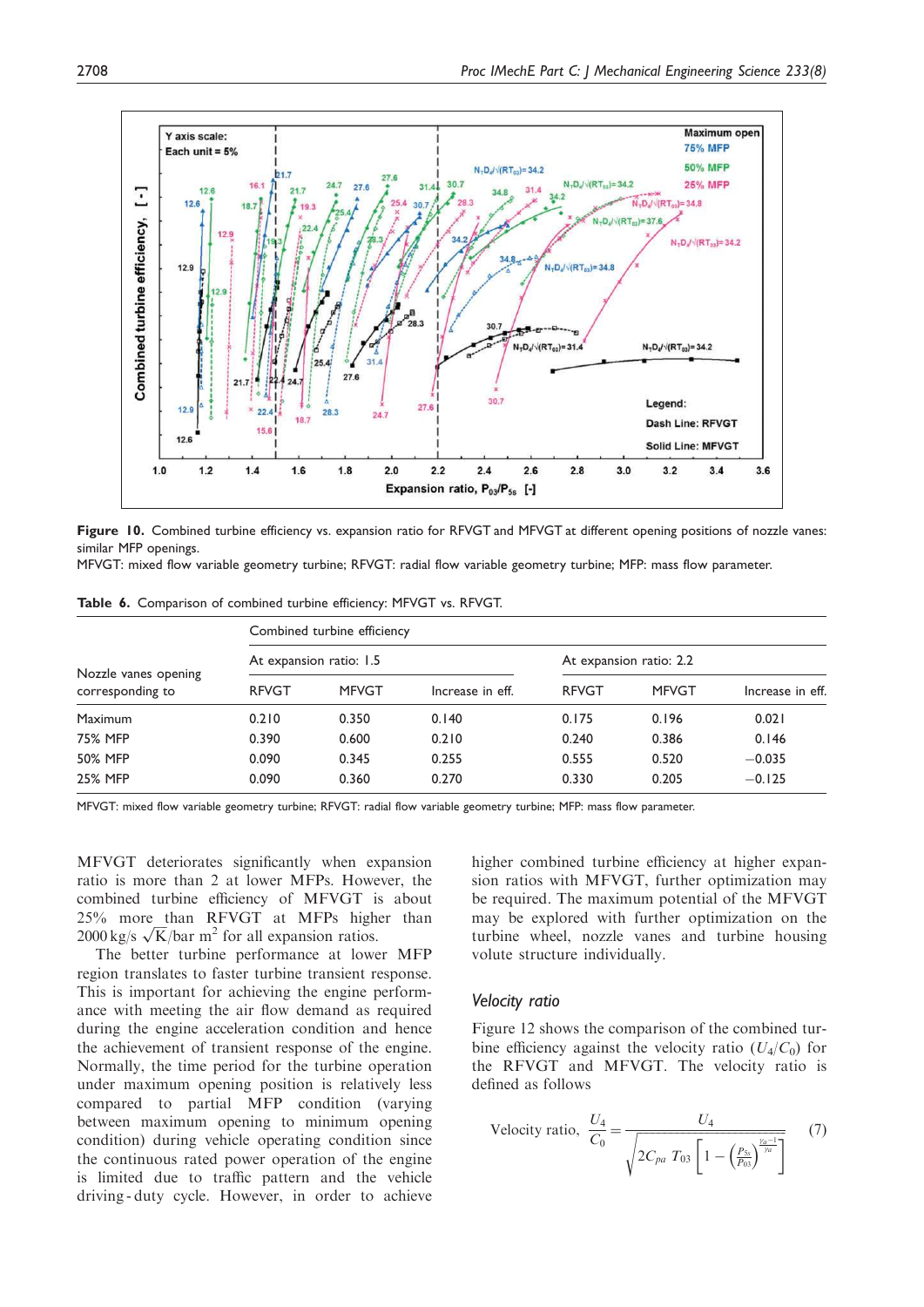

Figure 11. Ratio of combined turbine efficiency vs. turbine mass flow parameter at different expansion ratios for RFVGT and MFVGT (at different opening positions of nozzle vanes: for similar MFP openings).

For both the VGTs (Figure 12), it may be noted that velocity ratio values are progressively higher for 25%, 50%, and 75% MFP. At the maximum opening position, however, the velocity ratio values are lower and closer to 50% MFP. The velocity ratio at which the peak of the combined turbine efficiency occurs with MFVGT is about 0.78. This occurs for a wide operating regime of MFVGT that corresponds to 50% to 75% MFP. However, the corresponding velocity ratio at which the peak efficiency is noticed for RFVGT is 0.83. In contrast to MFVGT, this occurs in a range for RFVGT at around 50% MFP. The range of the velocity ratio for both configurations at the maximum opening position, covering the maximum to minimum speeds, lies between 0.70 to 0.83, a relatively narrow range. The range, however, is wider (between 055 and 0.88, as in Figure 12) for other nozzle vane opening positions. The maximum combined turbine efficiency is observed at nozzle vanes opening corresponding to 50% MFP. According to Spence and  $Artt, <sup>20</sup>$  the flow throat area in the nozzle vanes (stator) and turbine wheel (rotor) seems to be optimum at 50% MFP opening and can be considered as the design point for the turbine stage.

It may be noticed that with the mixed flow turbine wheel, the higher level of positive blade angle at turbine wheel entry contributes for the lower velocity ratio. This leads to the occurrence of maximum design point efficiency at relatively lower velocity ratio with MFVGT (mixed flow turbine wheel) than the RFVGT (radial flow turbine wheel). This indicates

that the MFVGT has a higher combined turbine efficiency even at higher expansion ratio. Considering the above, the MFVGT is more suitable for the turbocharger application over the entire engine operating conditions.

#### *Turbine specific speed*

Figure 13 shows the comparison of the combined turbine efficiency against the turbine specific speed for the RFVGT and MFVGT. The turbine specific speed is defined as follows

Turbine specific speed, 
$$
N_s = \frac{\omega \sqrt{Q_T}}{\Delta h_0^{3/4}}
$$
 (8)

The turbine specific speed at which the maximum combined turbine efficiency occurs with MFVGT is about 0.88 and occurring at 75% MFP position. In RFVGT, it is about 0.73 and occurring at 50% MFP position. At 25% MFP position, the specific speed for the peak efficiency of the MFVGT is about 0.58 against the RFVGT with 0.56. At nozzle vanes opening corresponding to 50% MFP, the specific speed for the peak efficiency is about 0.74 for both the RFVGT and MFVGT. However, at higher flow regions of every turbine speed parameter, the specific speed for MFVGT is higher than the RFVGT for the corresponding speed parameters. This indicates that the energy utilization in MFVGT is higher than the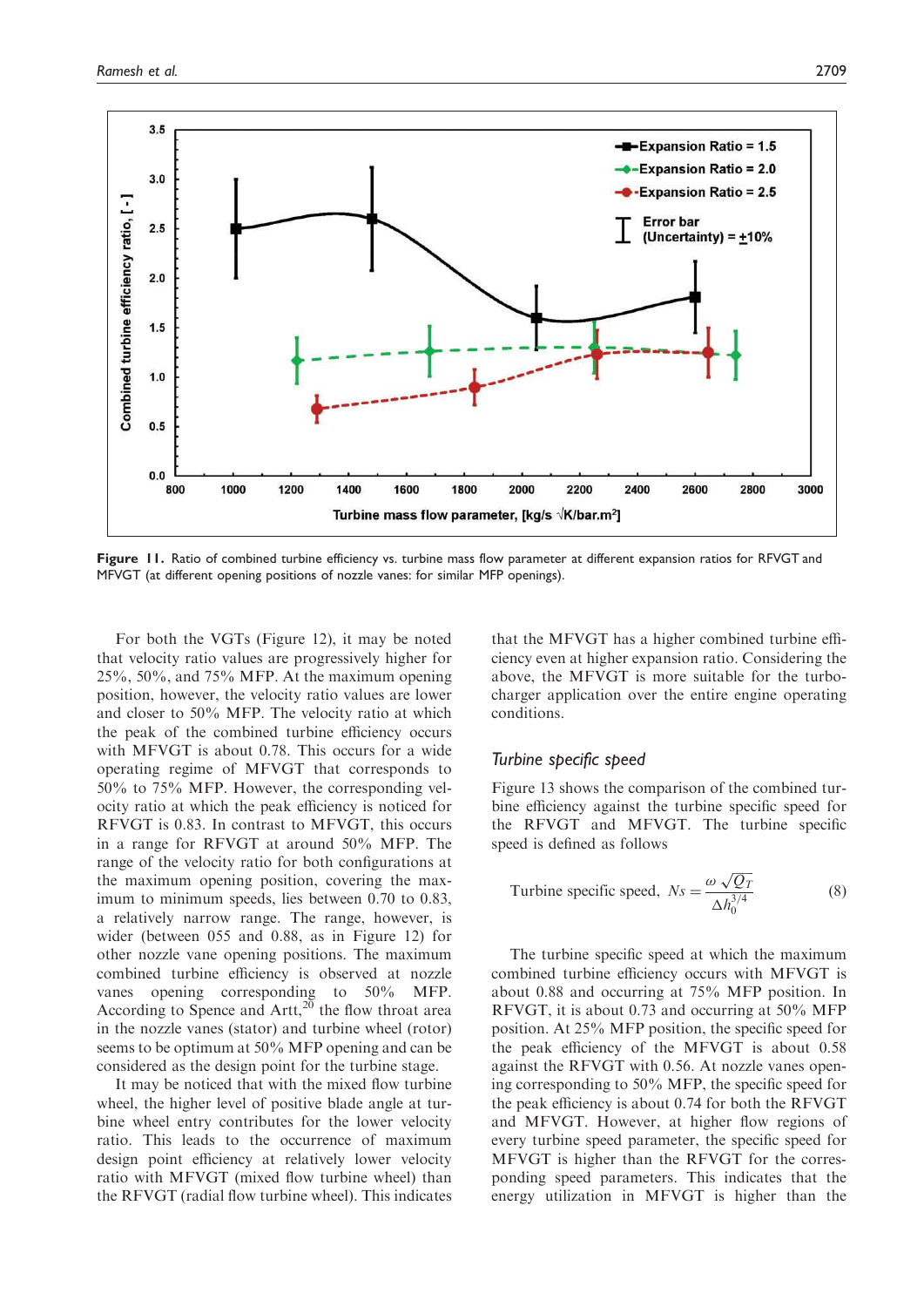

Figure 12. Combined turbine efficiency vs. velocity ratio for RFVGT and MFVGT at different opening positions of the nozzle vanes: similar MFP openings.

MFVGT: mixed flow variable geometry turbine; RFVGT: radial flow variable geometry turbine; MFP: mass flow parameter.



Figure 13. Combined turbine efficiency vs. turbine specific speed for RFVGT and MFVGT at different opening positions of nozzle vanes: similar MFP openings.

MFVGT: mixed flow variable geometry turbine; RFVGT: radial flow variable geometry turbine; MFP: mass flow parameter.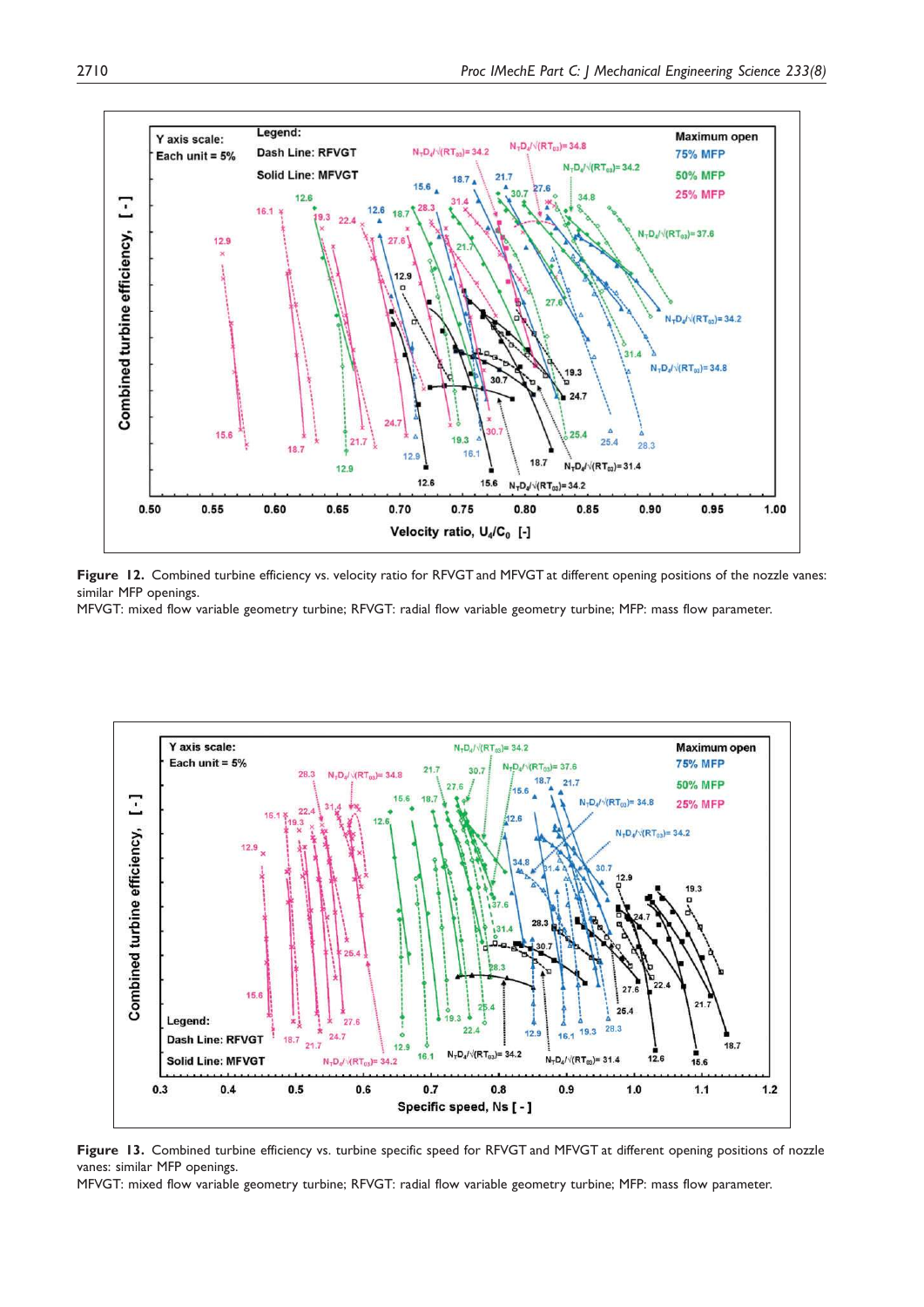RFVGT for the given input energy. At nozzle vanes opening corresponding to maximum, the specific speed for the peak efficiency of the MFVGT is about 1.04 against the RFVGT with 0.98. The specific speed increases with MFP for both the MFVGT and RFVGT.

## **Conclusions**

In this research, a new mixed flow variable geometry turbine is developed for the turbine wheel size of about 30 mm. The performance of the mixed flow variable geometry turbine is compared with the radial flow variable geometry turbine through experimental analysis. The salient conclusions obtained from the work are summarized as follows.

The turbine MFP of the MFVGT is about 7 to 13%, 12%, and about 32% (refer to Table 5) higher than the RFVGT respectively for the nozzle vanes opening corresponding to maximum open, 50% MFP and minimum opening position. This indicates that the MFVGT is capable of handling higher turbine MFP compared to RFVGT for the similar rotor size.

For similar turbine MFP condition, at lower expansion ratio of about 1.5, the combined turbine efficiency of the MFVGT is about 14% to 27% higher than the RFVGT. At higher expansion ratio of about 2.2, the combined turbine efficiency of the MFVGT is about 2% and 14.6% higher than the RFVGT respectively for nozzle vanes opening corresponding to maximum open and 75% MFP. In 50% to 25% MFP region, the combined turbine efficiency of the MFVGT is about 3.5% and 12.5% respectively lower than the RFVGT.

At the nozzle vanes opening position corresponding to 50% MFP and 75% MFP, the velocity ratio at which the peak combined turbine efficiency occurs with MFVGT is lower. The value of velocity ratio for MFVGT is 0.78 against the 0.83 with RFVGT. In MFVGT, the maximum combined turbine efficiency is observed at nozzle vanes opening corresponding to 50% MFP to 75% MFP. However, in RFVGT, the maximum combined turbine efficiency occurs at nozzle vanes opening corresponding to 50% MFP. This indicates that for the wide MFP region, the combined turbine efficiency is higher in MFVGT compared to RFVGT.

The turbine specific speed at which the maximum combined turbine efficiency occurs with MFVGT is about 0.88 and for the RFVGT is about 0.73. Higher level of combined turbine efficiency is observed with MFVGT compared to RFVGT.

The test results thus provide clear evidence of higher mass flow handling capacity and higher combined turbine efficiency with MFVGT compared to RFVGT for the similar turbine size.

Albeit a minor reduction is combined turbine efficiency at higher expansion region at 25% and 50% MFP openings, a higher level of combined turbine efficiency is observed in other mass flow and expansion ratio regions with MFVGT compared to RFVGT. This in turn confirms the potential of MFVGT for higher mass flow handling capacity with higher combined turbine efficiency at lower expansion ratios region, which is more desirable for the engine operation and transient conditions.

#### Acknowledgements

The authors are sincerely grateful to M/s. Turbo Energy Private Limited, Chennai, for supporting the research, development and testing.

#### Declaration of Conflicting Interests

The author(s) declared no potential conflicts of interest with respect to the research, authorship, and/or publication of this article.

#### Funding

The author(s) received no financial support for the research, authorship, and/or publication of this article.

#### ORCID iD

K Ramesh D http://orcid.org/0000-0002-9933-0151

#### **References**

- 1. http://www.ingenia.org.uk/Content/ingenia/issues/issue 49/Knopf.pdf (accessed December 2011).
- 2. Okapuu U. Design and aerodynamic performance of a small mixed flow gas generator turbine. *AGARD* 1987; CP-421: 16-1–16-11.
- 3. Karamanis N, Martinez-Botas RF and Su CC. Detailed flow measurements at the exit of a Mixed Flow Turbine under steady flow conditions. ASME paper no. 99-GT-342, 1999.
- 4. Karamanis N and Martinez-Botas RF. Mixed-flow turbines for automotive turbochargers: Steady and unsteady performance. *Int J Eng Res* 2002; 3: 127–138.
- 5. Baines NC, Wallace FJ and Whitefield A. Computer aided design of mixed flow turbines for turbochargers. *Trans ASME* 1979; 101: 440–448.
- 6. Roclawski H, Gugau M, Langecker F, et al. Influence of degree of reaction on turbine performance for pulsating flow conditions. ASME paper no. GT2014-25829, 2014.
- 7. Rajoo S and Martinez-Botas R. Mixed flow turbine research: A review. *ASME - J Turbomach* 2008; 130:  $044001 \cdot 1 - 12$
- 8. Wallace FJ and Pasha SGA. Design construction and testing of a mixed flow gas turbine. In: *The second international JSME symposium on fluid machinery and fluids*, Tokyo, Japan, 1972, pp.213–214.
- 9. Oh JS, Buckley CW and Agarawal GL. Computational aerodynamic performance and mixed-flow design options for high specific speed turbine. ASME paper no. GT2008-50714, 2008.
- 10. Ramesh K, Prasad B and Sridhara K. Transient response of mixed flow variable geometry turbine for a turbocharger. ASME paper no. GTINDIA2015-1372, 2015.